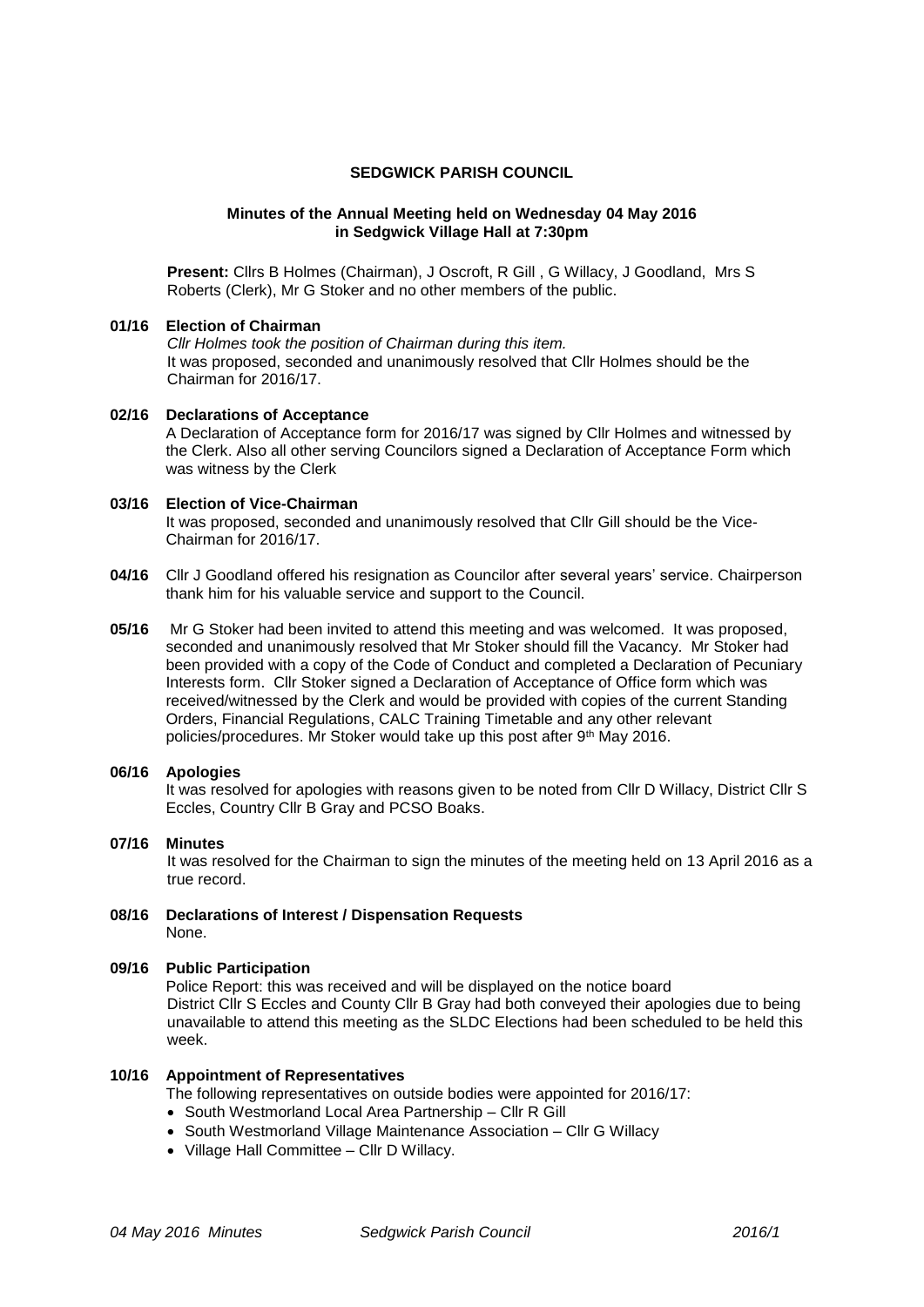## **11/16 Planning**

No planning application had been submitted to SLDC since the last meeting.

#### **12/16 Flood Action**

**SLDC Communication**: To date we have received no communication from the letter sent to P Hosking five months ago. District Cllr Eccles was not available to give an update of the situation, which was a concern for the residents in Back Lane.

**Footbridge Closure**: Now reopened, it was noted the communication with the National Trust in this matter was excellent.

#### **13/16 Highways/Footpaths**

No further progress with the outstanding repairs, the Area Steward had not replied to the email, nor had Cllr Eccles reported on this matter which was highlighted in last month's Parish Council Meeting. It was noted that two areas report where in a critical condition with serval large pot holes, it had been reported that a cyclist had fallen off his bicycle and cars where grounding at another area reported. Chairperson agreed to email Cllr Eccles our strong concerns

### **14/16 Playground /Millennium Field**

- Sunday 23th April was the grand opening ceremony held on the Millennium field for the Adult Gym Equipment
- The monthly playground inspection report had been completed by Cllr G Willacy and there was nothing to report.
- Cllr Goodland had replaced the broken bolt on the adult gym equipment and reported the grass has been cut and strimmed this season by Continental Landscapes.

### **15/16 Canal**

**1)**The Council had received three quotes for the work to be carried out as directed in the Woodland Report. It was agreed for a further meeting with J Park contractor and several of the Councillors to establish the finer details required. Cllr D Willacy to arrange this meeting and a decision would be finalised at the next Parish Council Meeting.

**2**)Chairperson and The Clerk had approached several organisations to establish if funding is available to help with this project. Funding has been agreed in principal for the Environmental Partnership Funding so Chairperson and the Clerk will apply for this funding and advise Council in the next meeting of their progress.

**3)**Cllr G Willacy reported the path was completed but Councillors where dissatisfied with the edge to the pathway and requested turf to be layed on the exposed areas. Cllr G Willacy agreed to deal with this matter before the invoice was submitted.

**4)** Email received of complaint: Why the trees had been marked with orange spots on the Canal Bed. The Clerk replied explaining what the Councils intentions are and a copy of the Woodland Report outlining the necessary work.

Also the resident had not received a Newsletter or Cold Calling Leaflet, this information has now been sent. It was agreed for a further reply to be sent explaining that the Newsletter distributors had been notified of the mistake and in future agreed to ensure all resident receive Parish Council Information, which would also be available on Sedgwick Village Website and spare copies in the Village Hall.

## **16/16 Sedgwick Village Hall**

#### **Email received from the Village Hall**

- a) It was agreed that the Parish Council would pay for the insurance cover for the defibrillator and cabinet in October at a cost of £32 annually.
- b) The Broadband and line rental has been funded by Transparency Funding for twelve months after this period if no further funding is available the Village Hall will have to make the decision if they still require it and fund it themselves or ask the Parish Council
- c) 2015/16 Parish Council Hire of the Village Hall has been paid in Summer 2015, Cllr D Willacy has given the treasurer the paid invoice to check with his records.

#### **17/16 Finance**

- a) It was noted the precept request of £9,500 and the SLDC grant payment of £99.10 had been credited from SLDC to the Parish Council bank account on 27 April 2016. Also a VAT refund of £1,701.67 issued 21<sup>st</sup> April 2016.
- b) The following payments approved to be paid: Cumbria Association of Local Councils – Annual Subscription 2015/16 £157.00